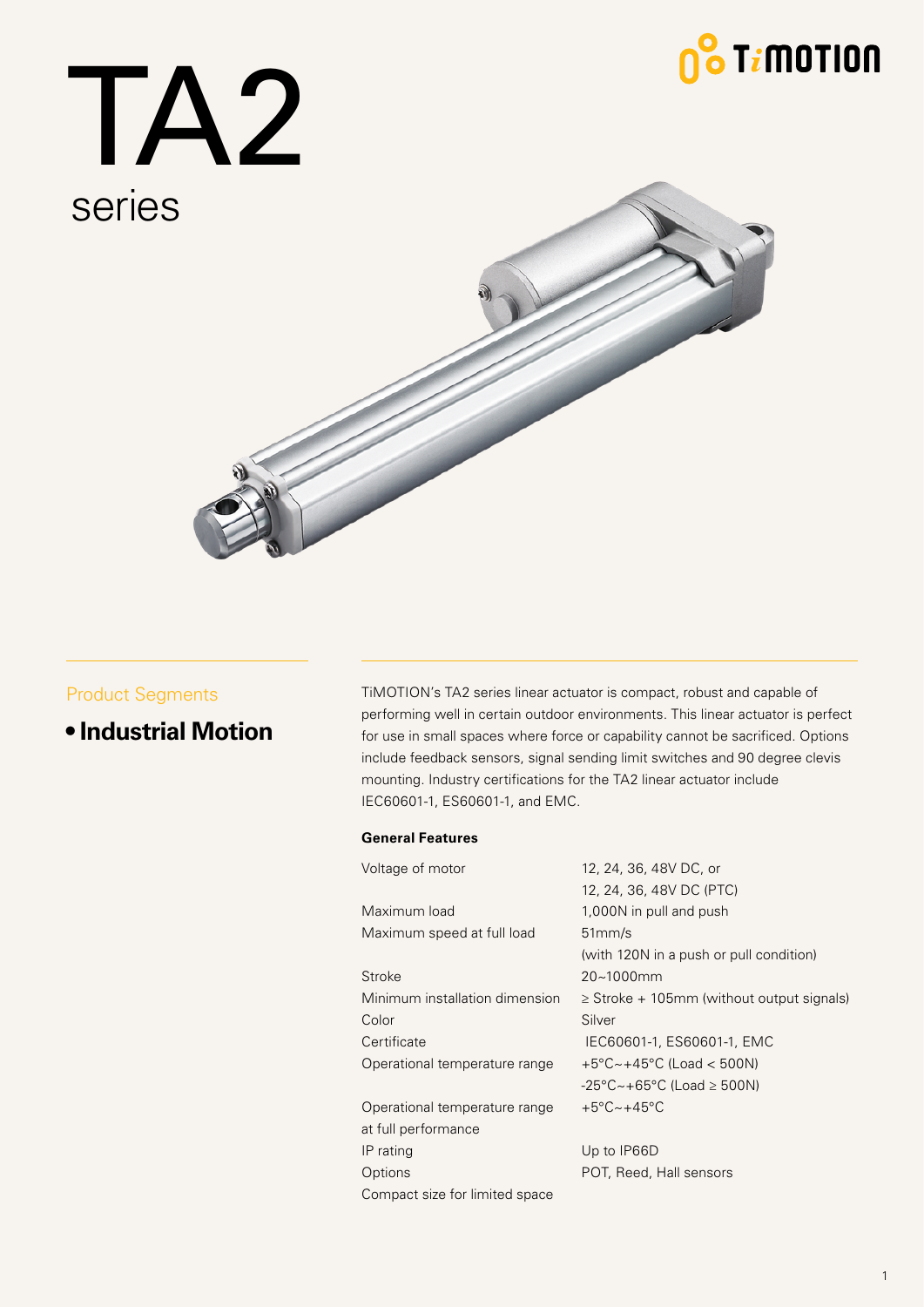# series **TA2**

### **Drawing**

(mm)

Dimensions without Output Signals (mm)













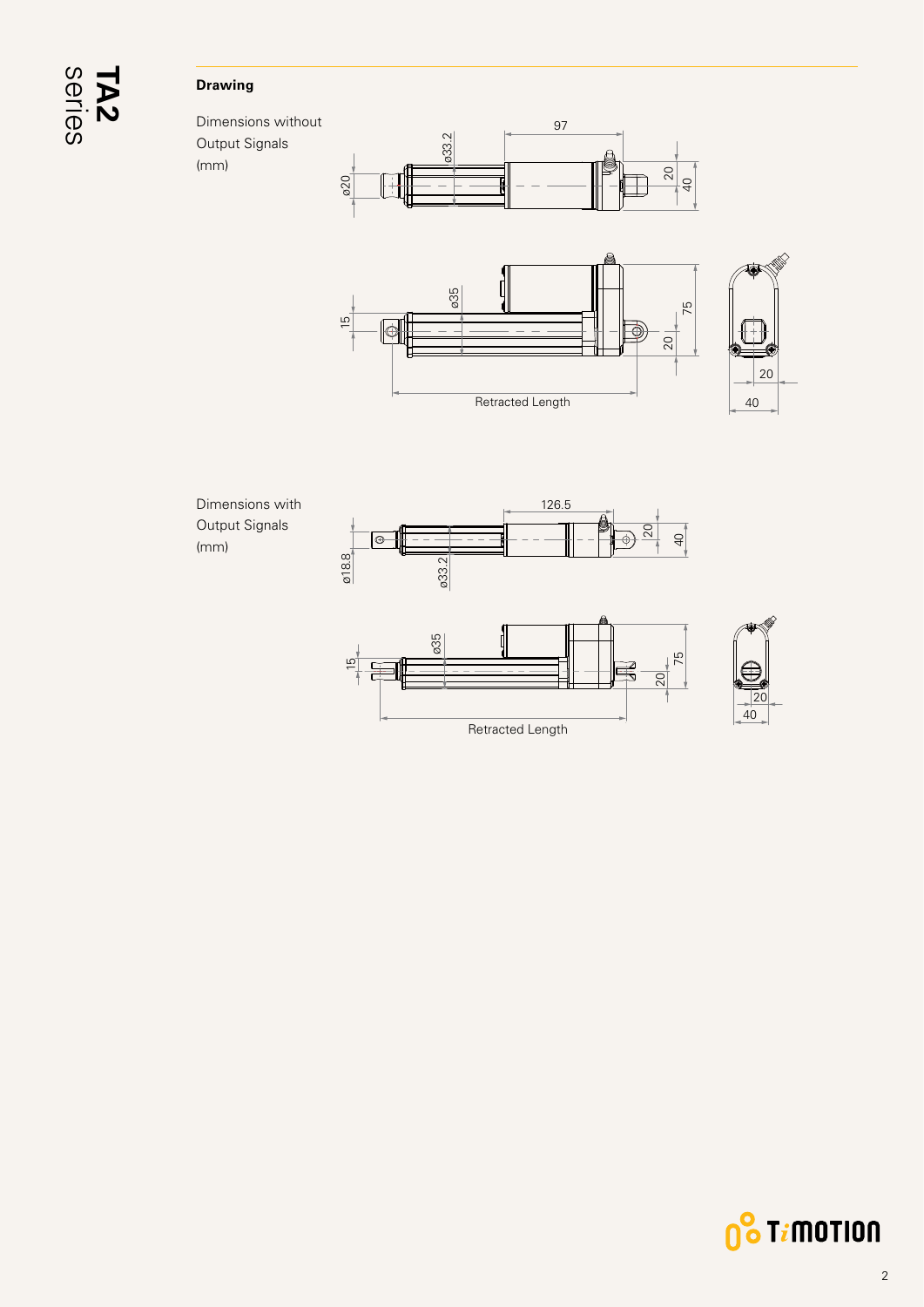#### <span id="page-2-0"></span>**Load and Speed CODE** Load (N) Self Locking Force (N) Typical Current (A) Typical Speed (mm/s) Push Pull **Experiment Pull** No Load 24V DC With Load 24V DC No Load 24V DC With Load 24V DC **Motor Speed (4200RPM, duty cycle 25%) A** 120 120 120 0.8 1.0 44.0 33.0 **B** 240 240 240 0.7 1.0 22.0 16.5 **C** 500 500 500 0.6 0.9 11.0 8.5 **D** 750 750 750 0.6 0.9 7.5 6.2 **E** 1000 1000 1000 0.6 0.9 5.6 4.6 **Motor Speed (6000RPM, duty cycle 25%) F** 120 120 120 1.0 1.8 67.5 51.0

#### **Note**

**1** With a 12V motor, the current is approximately twice the current measured in 24V. With a 36V motor, the current is approximately two-thirds the current measured in 24V. With a 48V motor, the current is approximately half the current measured in 24V. Speed will be similar for all the voltages.

**G** 240 240 240 0.9 1.7 33.5 26.5 **H** 500 500 500 0.8 1.5 17.0 14.0 **K** 750 750 750 0.8 1.5 11.0 10.0 **L** 1000 1000 1000 0.8 1.5 9.0 7.6

**2** This self-locking force level is reached only when a short circuit is applied on the terminals of the motor. All the TiMOTION control boxes have this feature built-in.

**3** Current and speed: Tested average value when stretching in push direction.

**4** Standard stroke: Min. ≥ 20mm, Max. please refer to below table.

| CODE       | Load(N)    | Max Stroke (mm) |
|------------|------------|-----------------|
| A. B. F. G | $\leq$ 250 | 1000            |
| C, D, H, K | $\leq$ 750 | 800             |
| E, L       | ≤1000      | 600             |

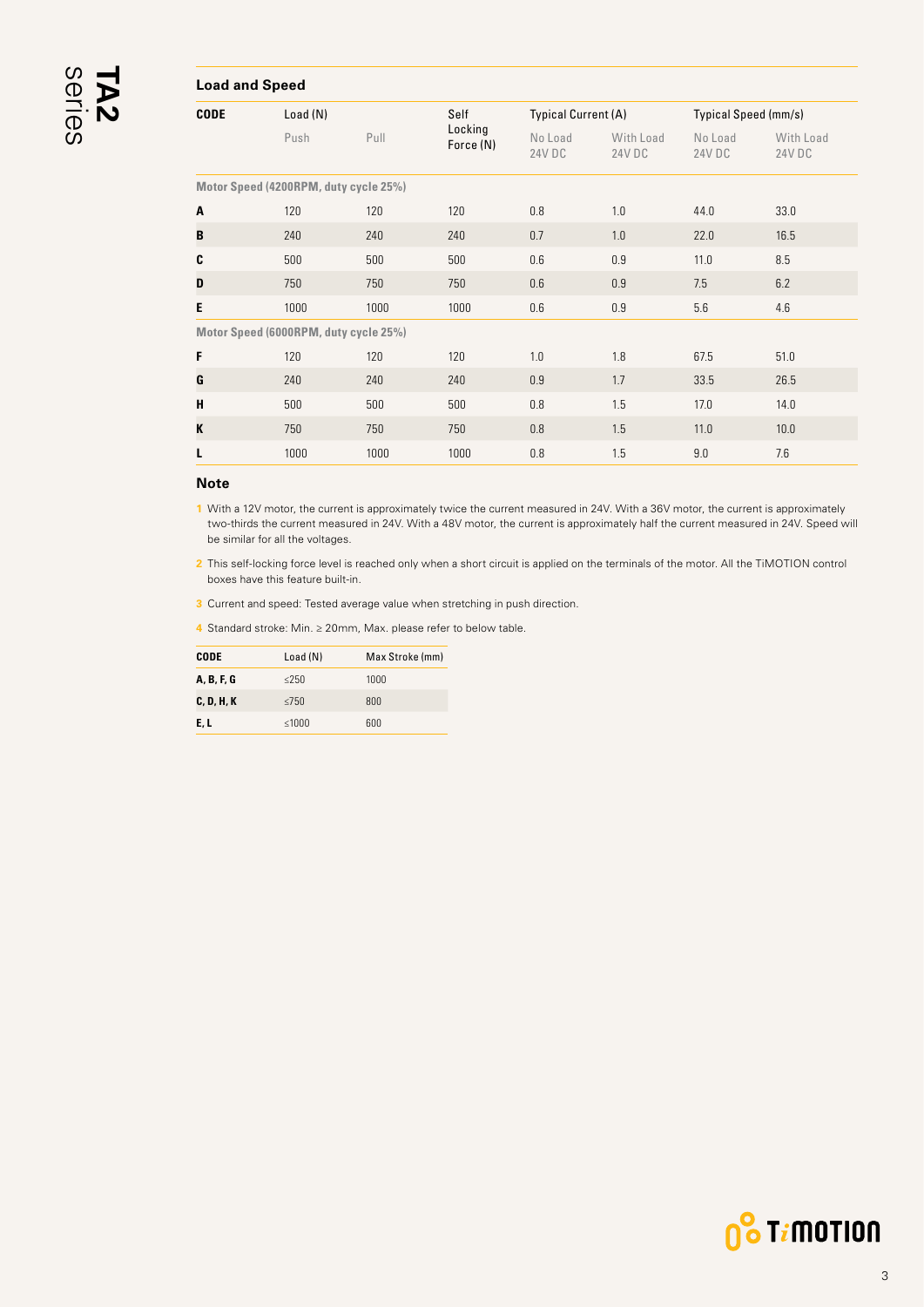

### **Performance Data (24V DC)**

Motor Speed (4200RPM, duty cycle 25%)



Speed vs. Load





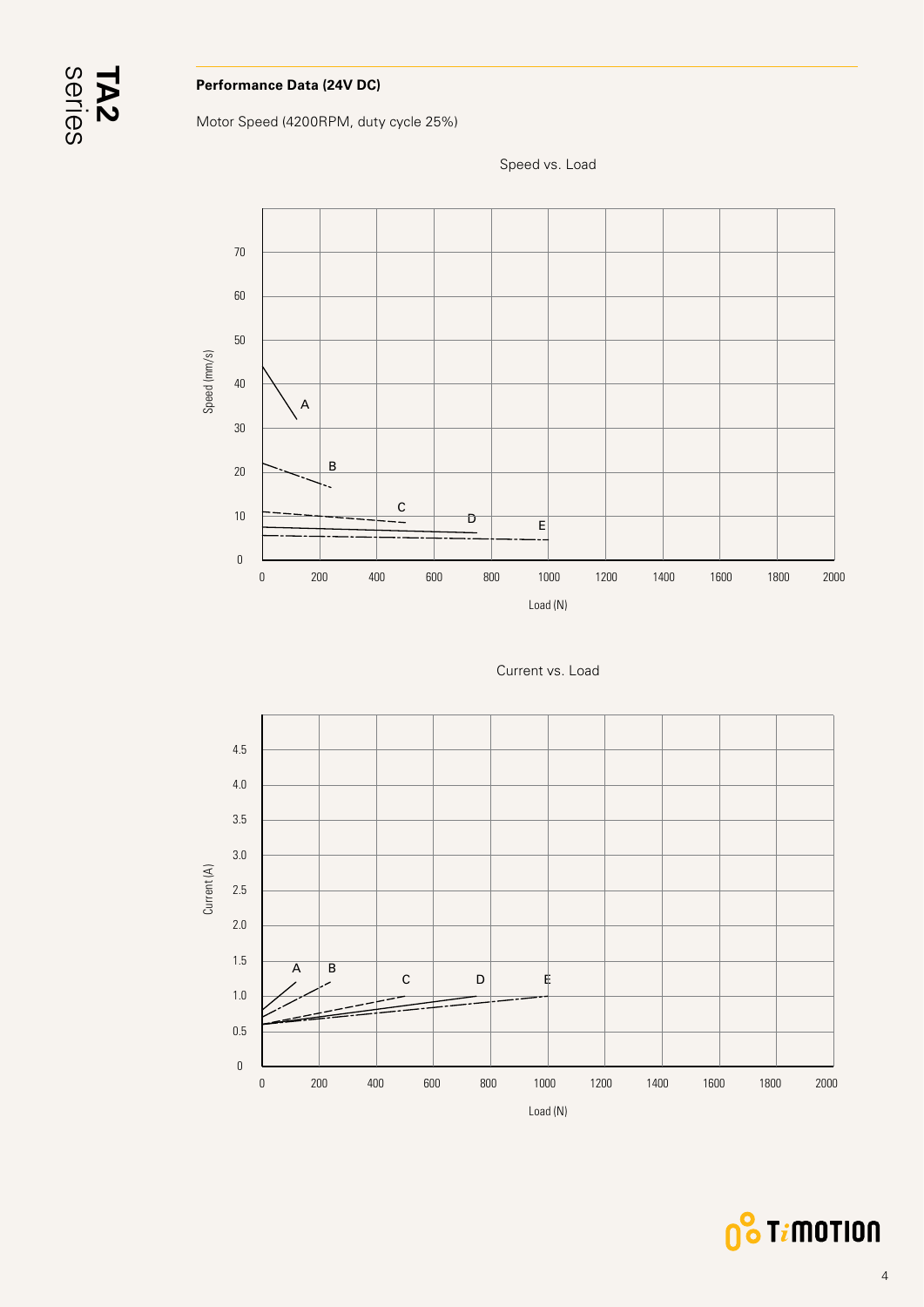

### **Performance Data (24V DC)**

Motor Speed ((6000RPM, duty cycle 25%)









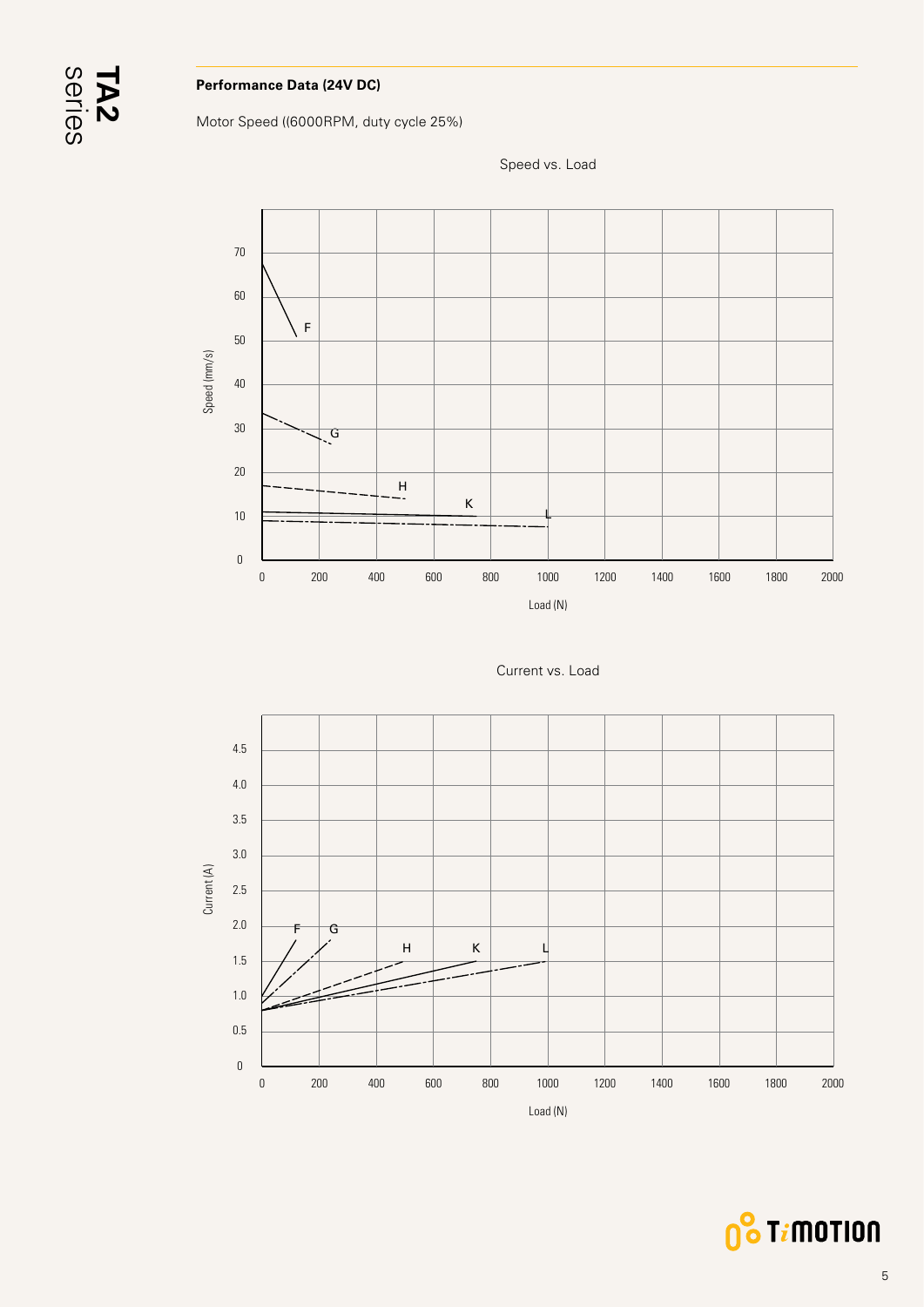### **TA2** Ordering Key

### 0<sup>8</sup> Timotion

| <b>Voltage</b>                                                      | $1 = 12V$ DC                                                                                                                                                                                                                                                                                             | $3 = 36V$ DC                                                                                     | $5 = 24V$ DC, PTC                                                                                     | $7 = 36V$ DC, PTC                                        |  |
|---------------------------------------------------------------------|----------------------------------------------------------------------------------------------------------------------------------------------------------------------------------------------------------------------------------------------------------------------------------------------------------|--------------------------------------------------------------------------------------------------|-------------------------------------------------------------------------------------------------------|----------------------------------------------------------|--|
|                                                                     | $2 = 24V$ DC                                                                                                                                                                                                                                                                                             | $4 = 48V$ DC                                                                                     | $6 = 12V$ DC, PTC                                                                                     | $8 = 48V$ DC, PTC                                        |  |
| <b>Load and Speed</b>                                               | See page 3                                                                                                                                                                                                                                                                                               |                                                                                                  |                                                                                                       |                                                          |  |
| Stroke (mm)                                                         |                                                                                                                                                                                                                                                                                                          |                                                                                                  |                                                                                                       |                                                          |  |
| <b>Retracted Length</b><br>(mm)                                     | See page 7                                                                                                                                                                                                                                                                                               |                                                                                                  |                                                                                                       |                                                          |  |
| <b>Rear Attachment</b><br>(mm)                                      | 1 = Aluminum casting, without slot, hole 6.4, one piece<br>casting with gear box                                                                                                                                                                                                                         |                                                                                                  | 4 = Aluminum casting, U clevis, slot 6.0, depth 10.5, hole<br>6.4, one piece casting with gear box    |                                                          |  |
| See page 8                                                          | $2 =$ Aluminum casting, without slot, hole 8.0, one piece<br>casting with gear box                                                                                                                                                                                                                       |                                                                                                  | 5 = Aluminum casting, U clevis, slot 6.0, depth 10.5, hole<br>8.0, one piece casting with gear box    |                                                          |  |
|                                                                     | casting with gear box                                                                                                                                                                                                                                                                                    | $3 =$ Aluminum casting, without slot, hole 10.0, one piece                                       | $6$ = Aluminum casting, U clevis, slot 6.0, depth 10.5, hole<br>10.0, one piece casting with gear box |                                                          |  |
| <b>Front Attachment</b><br>(mm)                                     |                                                                                                                                                                                                                                                                                                          | $1 =$ Aluminum casting, without slot, hole 6.4<br>$2 =$ Aluminum casting, without slot, hole 8.0 | 6.4                                                                                                   | $4 =$ Aluminum CNC, U clevis, slot 6.0, depth 16.0, hole |  |
| See page 8                                                          | 3 = Aluminum CNC, U clevis, slot 6.0, depth 16.0, hole<br>10.0                                                                                                                                                                                                                                           |                                                                                                  | $5 =$ Aluminum CNC, U clevis, slot 6.0, depth 16.0, hole<br>8.0                                       |                                                          |  |
|                                                                     |                                                                                                                                                                                                                                                                                                          |                                                                                                  | $6 =$ Aluminum casting, hole 10.0                                                                     |                                                          |  |
| <b>Direction of</b><br><b>Rear Attachment</b><br>(Counterclockwise) | $1 = 90^{\circ}$                                                                                                                                                                                                                                                                                         | $2 = 0^\circ$                                                                                    |                                                                                                       |                                                          |  |
| See page 9                                                          |                                                                                                                                                                                                                                                                                                          |                                                                                                  |                                                                                                       |                                                          |  |
| <b>Functions for</b><br><b>Limit Switches</b>                       |                                                                                                                                                                                                                                                                                                          | $1 = Two$ switches at full retracted / extended positions to cut current                         |                                                                                                       |                                                          |  |
| See page 9                                                          | $2 =$ Two switches at full retracted / extended positions to cut current + third one in between to send signal<br>3 = Two switches at full retracted / extended positions to send signal<br>4 = Two switches at full retracted / extended positions to send signal + third one in between to send signal |                                                                                                  |                                                                                                       |                                                          |  |
|                                                                     |                                                                                                                                                                                                                                                                                                          |                                                                                                  |                                                                                                       |                                                          |  |
| <b>Output Signal</b>                                                | $0 = \text{Without}$                                                                                                                                                                                                                                                                                     | $1 =$ POT                                                                                        | $3 =$ Reed sensor                                                                                     | $5 =$ Hall sensors*2                                     |  |
| <b>Connector</b><br>See page 9                                      | $1 =$ DIN 6P, 90 $^{\circ}$ plug                                                                                                                                                                                                                                                                         | 2 = Tinned leads                                                                                 |                                                                                                       |                                                          |  |
|                                                                     | $1 =$ Straight, 300                                                                                                                                                                                                                                                                                      | $2 =$ Straight, 600                                                                              | $3 =$ Straight, 1000                                                                                  |                                                          |  |
| <b>Cable Length (mm)</b>                                            |                                                                                                                                                                                                                                                                                                          |                                                                                                  |                                                                                                       |                                                          |  |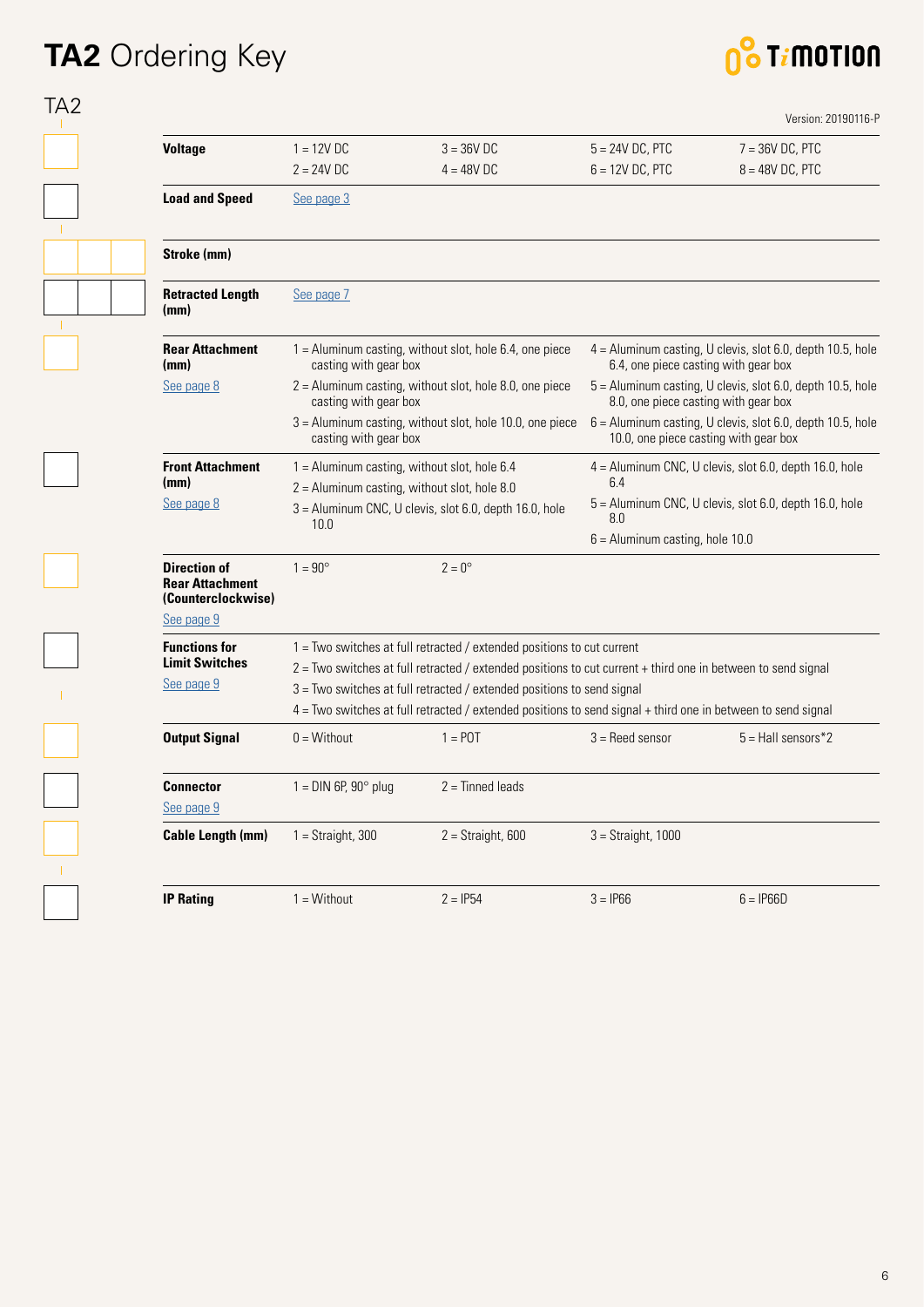### <span id="page-6-0"></span>**Retracted Length (mm)**

- 1. Calculate A+B+C = Y
- 2. Retracted length needs to ≥ Stroke + Y

| A. Rear / Front Attachment |                        |         |  |  |
|----------------------------|------------------------|---------|--|--|
| <b>Front</b>               | <b>Rear Attachment</b> |         |  |  |
| <b>Attachment</b>          | 1, 2, 3                | 4, 5, 6 |  |  |
| 1, 2, 6                    | $+105$                 | $+109$  |  |  |
| 3, 4, 5                    | $+115$                 | $+119$  |  |  |
|                            |                        |         |  |  |
| <b>B.</b> Stroke (mm)      |                        |         |  |  |

| $20 - 150$  | $\overline{\phantom{0}}$ |
|-------------|--------------------------|
| 151~200     | $+2$                     |
| 201~250     | $+2$                     |
| 251~300     | $+2$                     |
| $301 - 350$ | $+12$                    |
| $351 - 400$ | $+22$                    |
| 401~450     | $+32$                    |
| 451~500     | $+42$                    |
| $501 - 550$ | $+52$                    |
| 551~600     | $+62$                    |
| 601~650     | $+72$                    |
| 651~700     | $+82$                    |
| 701~750     | $+92$                    |
| 751~800     | $+102$                   |
| 801~850     | $+112$                   |
| 851~900     | $+122$                   |
| $901 - 950$ | $+132$                   |
| 951~1000    | $+142$                   |

| <b>C. Output Signals</b> |                          |  |  |
|--------------------------|--------------------------|--|--|
| <b>CODE</b>              |                          |  |  |
| 0                        | $\overline{\phantom{0}}$ |  |  |
| 1, 3, 4, 5               | $+30$                    |  |  |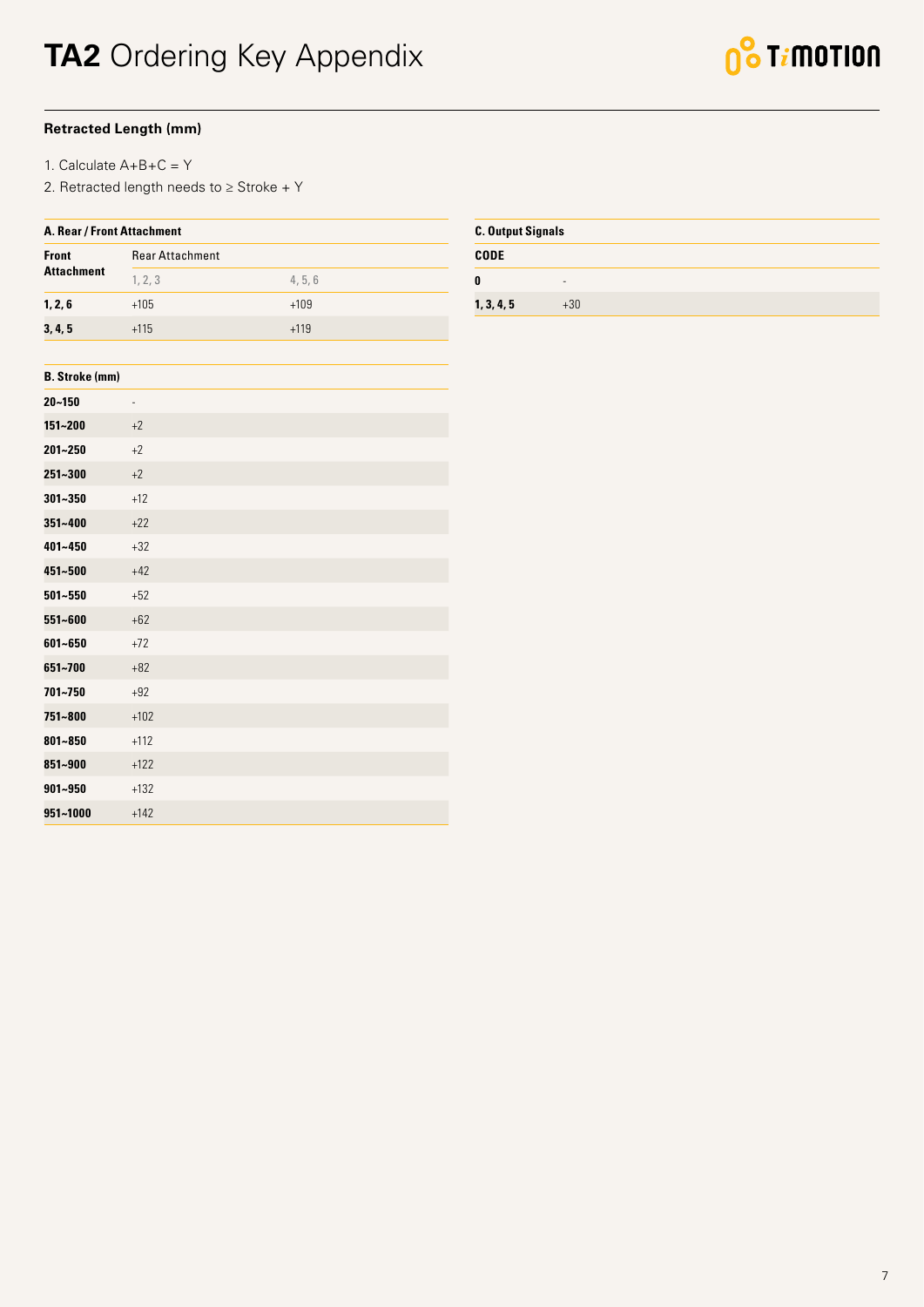### <span id="page-7-0"></span>**TA2** Ordering Key Appendix



### **Voltage**



# PTC 100 min 250

### **Rear Attachment (mm)**

1 = Aluminum casting, without slot, hole 6.4, one piece casting with gear box



5 = Aluminum casting, U clevis, slot 6.0, width 10.5, hole 8.0, one piece casting with gear box



2 = Aluminum casting, without slot, hole 8.0, one piece casting with gear box



6 = Aluminum casting, U clevis, slot 6.0, width 10.5, hole 10.0, one piece casting with gear box





3 = Aluminum casting, without slot, hole 10.0, one piece casting with gear box



4 = Aluminum casting, U clevis, slot 6.0, width 10.5, hole 6.4, one piece casting with gear box

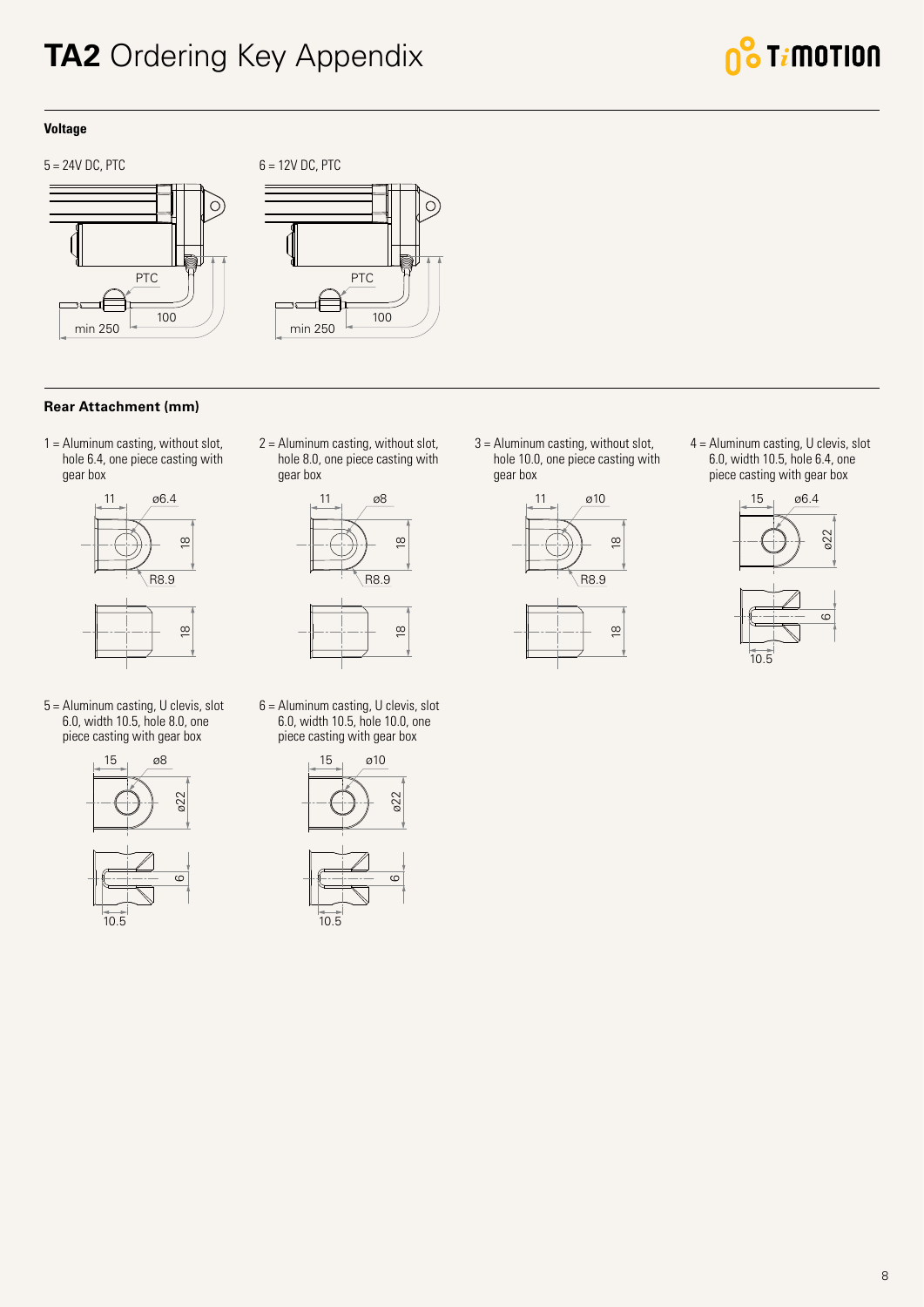### <span id="page-8-0"></span>**TA2** Ordering Key Appendix



### **Front Attachment (mm)**

1 = Aluminum casting, without slot, hole 6.4



2 = Aluminum casting, without slot, hole 8.0



4 = Aluminum CNC, U clevis, slot 6.0, depth 16.0, hole 6.4



5 = Aluminum CNC, U clevis, slot 6.0, depth 16.0, hole 8.0





 $6$  = Aluminum casting, without slot, hole 10.0



3 = Aluminum CNC, U clevis, slot 6.0, depth 16.0, hole 10.0



**Direction of Rear Attachment (Counterclockwise)**



#### **Functions for Limit Switches**

| <b>Wire Definitions</b> |                      |        |                      |                      |                |                    |  |  |
|-------------------------|----------------------|--------|----------------------|----------------------|----------------|--------------------|--|--|
| <b>CODE</b>             | Pin                  |        |                      |                      |                |                    |  |  |
|                         | $\bigcirc$ 1 (Green) | 2(Red) | $\bigcirc$ 3 (White) | $\bigcirc$ 4 (Black) | $5$ (Yellow)   | $6$ (Blue)         |  |  |
|                         | extend (VDC+)        | N/A    | N/A                  | N/A                  | retract (VDC+) | N/A                |  |  |
| $\mathbf{2}$            | extend (VDC+)        | N/A    | middle switch pin B  | middle switch pin A  | retract (VDC+) | N/A                |  |  |
| 3                       | extend (VDC+)        | common | upper limit switch   | N/A                  | retract (VDC+) | lower limit switch |  |  |
| 4                       | extend (VDC+)        | common | upper limit switch   | medium limit switch  | retract (VDC+) | lower limit switch |  |  |